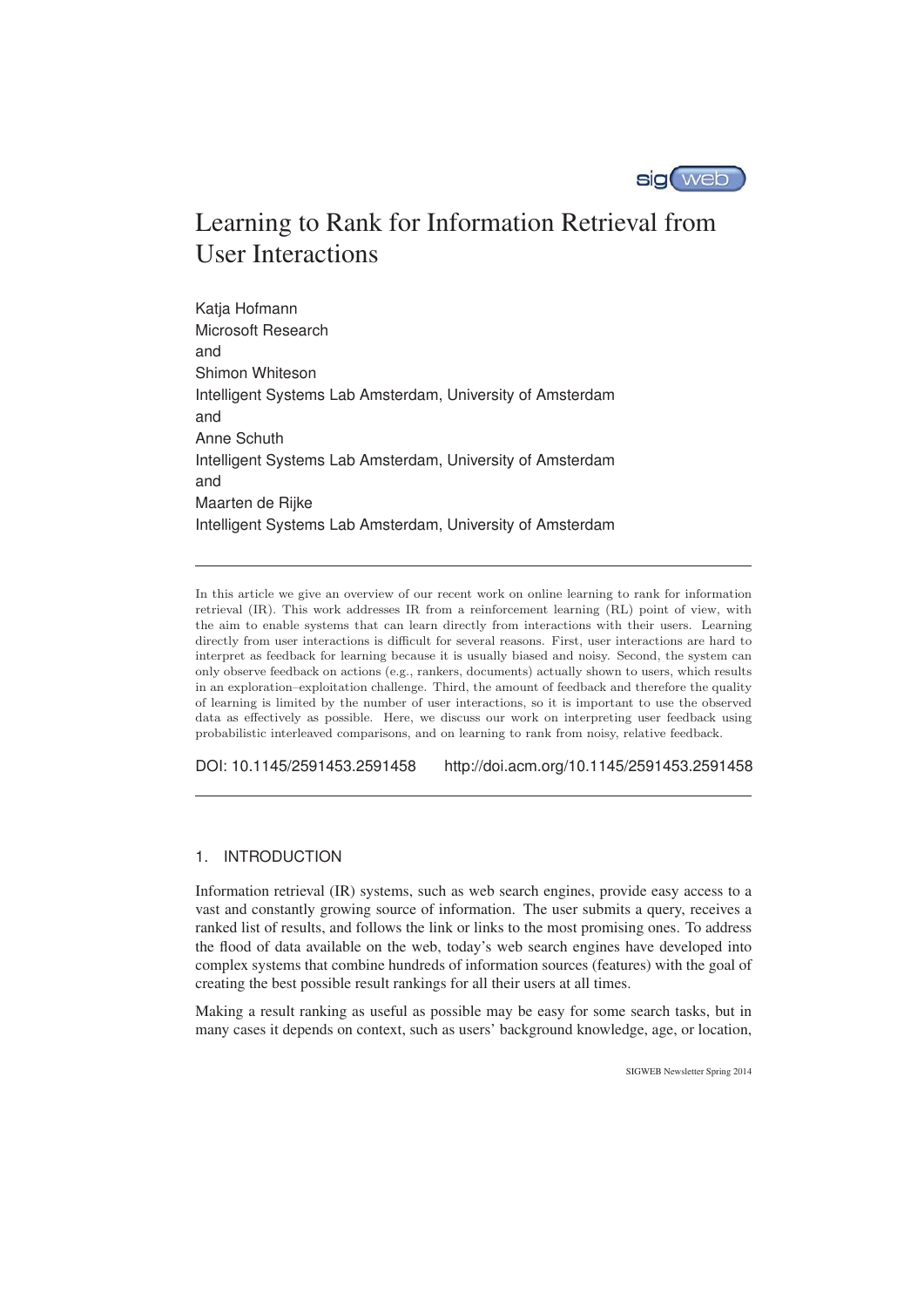## <sup>2</sup> · K. Hofmann et al.

or their specific search goals. And even though there is an enormous variety in the tasks and goals encountered in web search, web search engines are only the tip of the iceberg. More specialized systems are everywhere: search engines for company's intranets, local and national libraries, and users' personal documents (e.g., photos, emails, and music) all provide access to different, more or less specialized, document collections, and cater to different users with different search goals and expectations. The more we learn about how much context influences peoples' search behavior and goals, the more it becomes clear that addressing each of these settings individually is not feasible. Instead, we need to look for scalable methods that can learn good rankings without expensive tuning.

In our recent work, we have focused on developing methods for "self-learning search engines" that learn online, i.e., directly from natural interactions with their users. Such systems promise to be able to continuously adapt and improve their rankings to the specific setting they are deployed in, and continue to learn for as long as they are being used.

While data about user interactions with a search engine (e.g., clicks) are a natural byproduct of normal search engine use, using them to gain insights in user preferences, and learning from these insights, poses several unique challenges. Search interactions are not consciously made to reflect users' preferences. They are at most noisy indicators that may correlate with preference. They are strongly affected by how results are presented (e.g., position on the result page). These effects may systematically influence (i.e., bias) which results are clicked and distinguishing these effects from those of true ranking quality may be hard.

In this article, we give an overview of the solutions we have developed to address these challenges, focusing on evaluation and learning of ranking functions for IR. Our solutions include (1) an interleaved comparison method that allows unbiased and fine-grained ranker comparison using noisy click data, and, most importantly, that allows reuse of such data for new comparisons, (2) an approach for modeling and compensating for click bias in user interactions with a web search engine, (3) an experimental framework that allows the assessment of online learning to rank methods for IR using annotated data sets and click models, (4) learning approaches that improve the online performance of self-learning search engines by balancing exploration and exploitation, and (5) methods for reducing the effects of click noise in learning to rank by reusing previously observed interaction data. We provide an overview of (1) and (2) in Section 2, and discuss (3)–(5) in Section 3.

## 2. EVALUATION: COMPARING RANKERS USING PROBABILISTIC INTERLEAVE

A key challenge in an online learning to rank for IR is the interpretation of user feedback, such as clicks. Previous work has shown that absolute interpretations of such feedback suffer from presentation bias, and do not reliably reflect system quality [Radlinski et al. 2008].

In response to the limitations of absolute interpretations, several approaches have been developed that interpret feedback instead as *relative preferences* [Joachims 2002]. One such approach is called *interleaving*, or *interleaved comparison* [Chapelle et al. 2012]. Interleaving methods compare pairs of rankers using user interactions by combining results from both rankers. In this way, interleaving can be seen as a controlled within-subject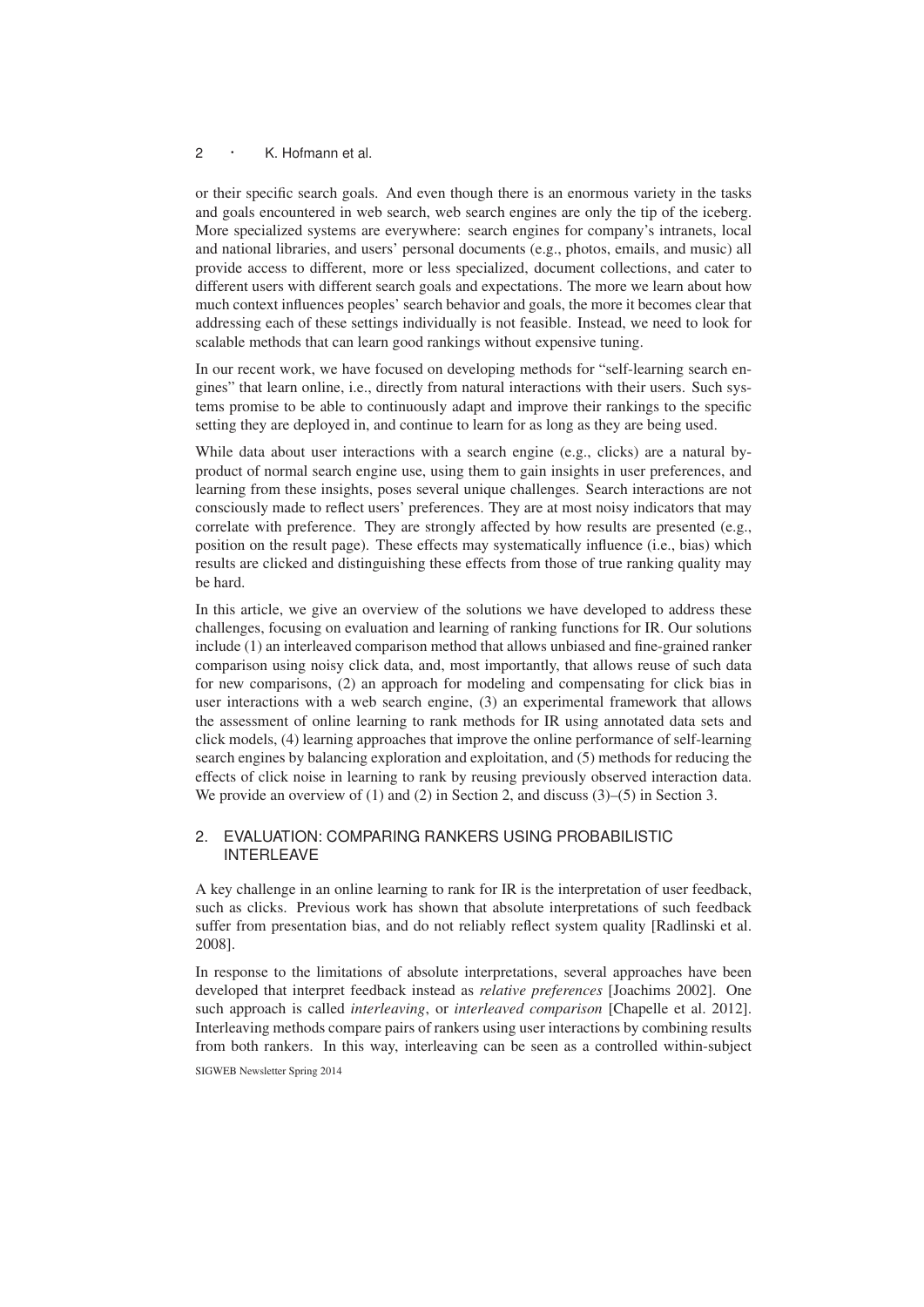

Fig. 1. Example interleaving (1) and comparison (2) using Probabilistic Interleave.

#### experiment.

Briefly, interleaved comparison methods work as follows. When a user submits a query, the system generates two original result lists, one for each candidate ranker, and creates an interleaved result list in such a way that each original list is equally likely to contribute its highest-ranked documents to the top of the interleaved result list (to control for position bias). This interleaved result list is presented to the user, and clicks on result documents are observed. The clicks are projected back to the original result lists to infer which is likely to be preferred by the user. The inferred comparison outcomes are aggregated over many queries to obtain a reliable estimate of the relative quality of the rankers.

Our main contribution to this area is a new interleaved comparison method, called Probabilistic Interleave [Hofmann et al. 2011b; 2013b]. One advantage of this method is that it is the first that can detect all differences between rankers in cases where one ranker Paretodominates (i.e., ranks all clicked documents at least as high as the competitor) the other in terms of how it ranks clicked documents. This is achieved by generating interleaved result lists probabilistically, in such a way that documents that are ranked highly by the original rankers have a high probability of being ranked highly in the interleaved list. After clicks are observed, knowledge of the probabilistic interleaving process is used to infer comparison outcomes. This results in comparisons that are more reliable and fine-grained than previously possible.

An overview and example of interleaved comparisons with Probabilistic Interleave is given in Figure 1. The first part of the figure (on the left), shows how two ranked lists,  $l_1$  and  $l_2$ , are first transformed into probability distributions over documents (softmax,  $s_1$  and  $s_2$ ). Generating an interleaved result list is then implemented as repeated sampling without replacement from the resulting distribution. This means that all permutations of candidate documents have non-zero probability of being observed. After observing user clicks (here: on documents  $d_2$  and  $d_3$ ), we infer a comparison outcome by marginalizing over all possible assignments (ways in which either of the two rankers could have contributed documents to the observed interleaved list), as shown in part 2 of the figure.

The most important advantage of Probabilistic Interleave is that it enables the application of a statistical technique called importance sampling to the interleaving process and comparisons. In [Hofmann et al. 2012; 2013b] we showed that importance sampling can be leveraged for unbiased reuse of historical data (i.e., data observed in previous ranker com-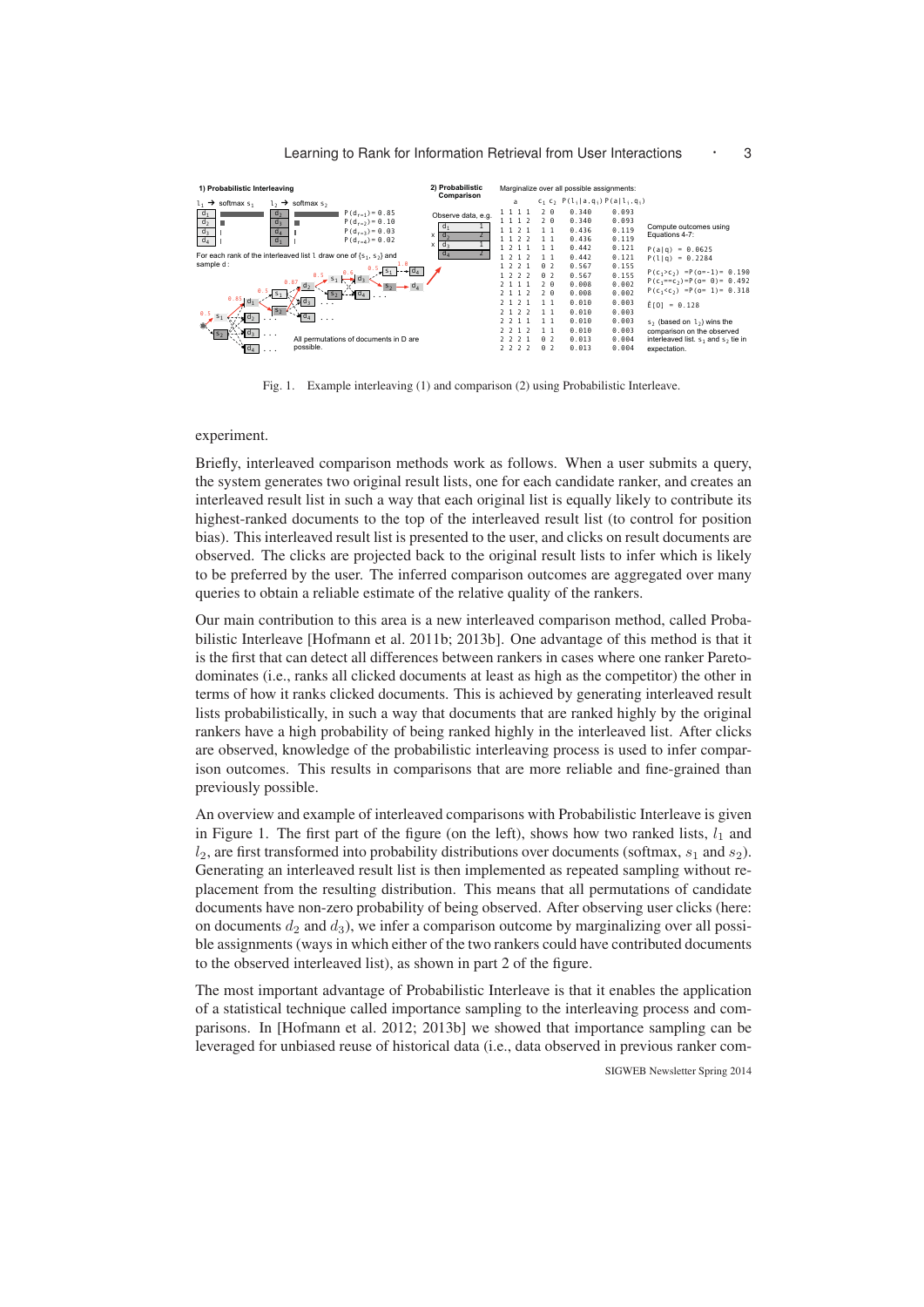

Fig. 2. Results: accuracy (portion of correctly detected ranker preferences) of Balanced Interleave (BI), Team Draft (TD), Document Constraints (DC), and Probabilistic Interleave (PI-MA (Probabilistic Interleave with marginalization) under live data, and PI-MA-IS (PI with marginalization and importance sampling) under historical data) under live (a) and historical (b) data.

parisons). For evaluation, such data reuse addresses the bottleneck that previously new data had to be collected for each new comparison, which limited the number of possible comparisons. Now, existing data can be used to dramatically reduce the amount of new data required for a comparison.

Figure 2 shows a subset of the results obtained when assessing Probabilistic Interleave. Results were obtained using a simulation setup, where user interactions are obtained from generative click models and annotated learning to rank data sets. Probabilistic Interleave is compared to the existing interleaving methods Balanced Interleave [Joachims 2003; Radlinski et al. 2008], Team Draft [Radlinski et al. 2008], and Document Constraints [He et al. 2009]. We see that Probabilistic Interleave can detect more ranker preferences correctly with smaller amounts of data under live data (Figure 2(a)). Under historical data, it is the only interleaved comparison method that can detect preferences when comparing previously unseen ranker pairs.

In addition to noise in user clicks, we investigated caption bias (i.e., effects of how results were presented) in [Hofmann et al. 2012]. We showed how such bias can be captured using logistic regression models, validated our models in a click prediction task, and then showed how caption bias can affect interleaving outcomes (e.g., when rankers were trained using biased click data).

# 3. LEARNING: ONLINE LEARNING TO RANK FOR IR WITH NOISY FEEDBACK

Learning directly from user interactions is fundamentally different from the previously dominant supervised learning to rank approaches for IR, where training data was assumed to be sampled i.i.d. from some underlying distribution, and where absolute and reliable labels were provided by professional annotators. When learning from user interactions, a system has no control over which queries it receives, it only receives feedback on the result lists it presents to users, and it has to present high quality result lists while learning, to satisfy user expectations. Previous research resulted in solutions for learning from relative comparisons, such as the Dueling Bandit algorithm [Yue and Joachims 2009].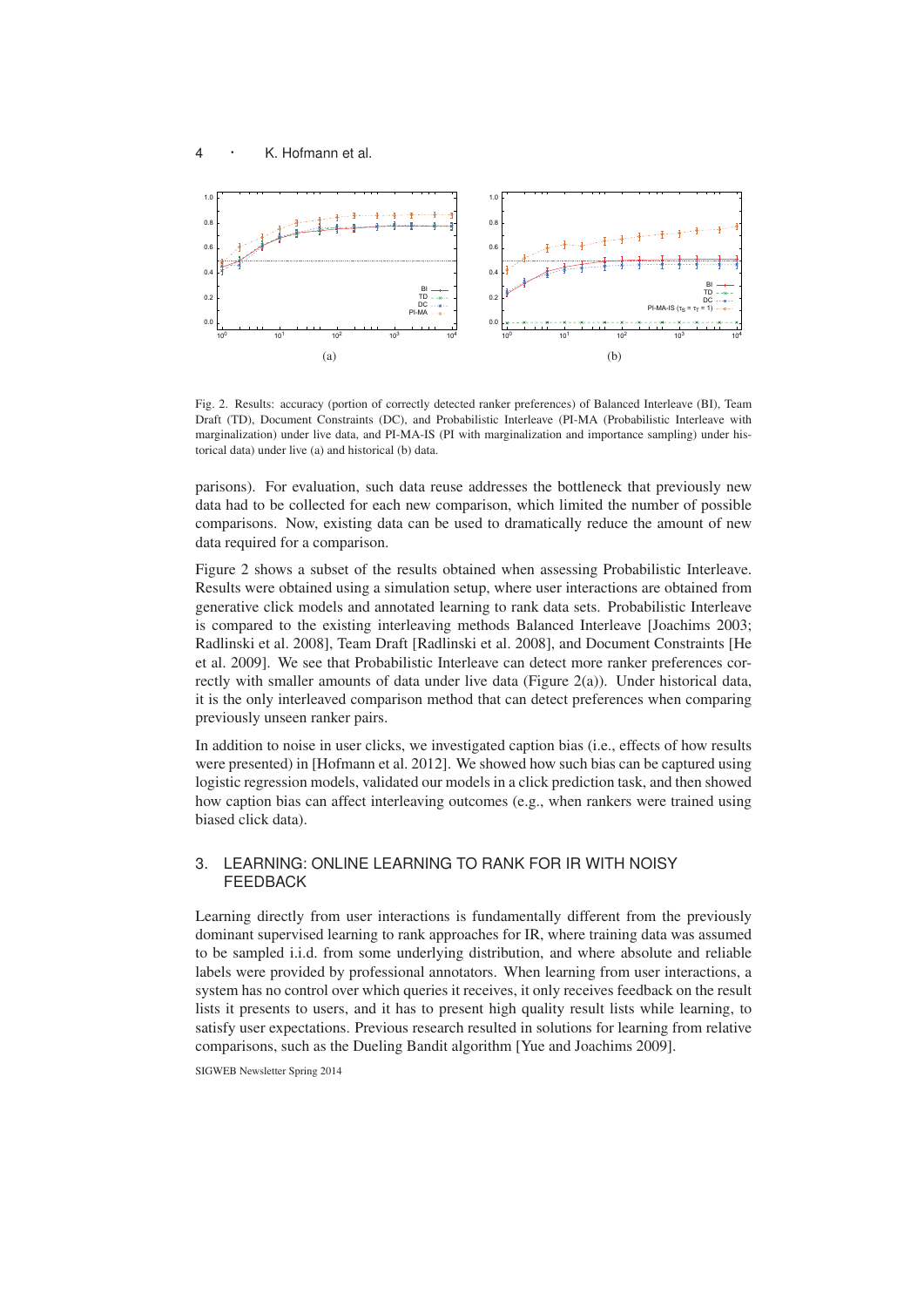

Fig. 3. Results: offline performance (in NDCG) of online learning to rank approaches under perfect (a) and noisy (informational, b) user interactions.

To enable assessment of online learning to rank for IR approaches, we developed an extension of the test-collection based evaluation framework commonly used in IR evaluation. This extension leverages manually annotated learning to rank data sets and models of click behavior to models various assumptions, e.g., about the amount of noise in user feedback. This framework simulates the system's environment according to these assumptions, and allows us to measure online performance, i.e., the quality of presented rankings while the system is learning [Schuth et al. 2013].

Addressing the requirement for high *online* performance, we investigated approaches for balancing exploration and exploitation in online learning to rank for IR [Hofmann et al. 2011a; 2013a]. Online learning systems need to construct result lists in such a way that users' interactions with these lists allow the systems to infer feedback that is useful for future learning. This is achieved through exploration, e.g., by trying out new rankings. However, such systems also need to exploit what they have already learned, to ensure that the presented result lists satisfy current users' needs and expectations. We developed the first approaches for balancing exploration and exploitation in a learning to rank for IR setting (with relative, noisy feedback), and showed that such a balance can substantially and significantly improve online performance in listwise [Hofmann et al. 2011a] and pairwise [Hofmann et al. 2013a] learning to rank for IR.

Finally, we developed new learning approaches that could make use of historical data, enabled by our Probabilistic Interleave method for interleaved comparisons [Hofmann et al. 2013]. We devised and investigated two such approaches, one that reuses historical data to make ranker comparisons during learning more reliable (RHC), and one that uses historical data for more effective exploration of the solution space (CPS). Both approaches lead to more reliable learning when feedback is noisy. In particular, CPS enables much faster learning than previously possible, learning up to three orders of magnitude faster than methods that do not reuse historical data.

Evaluation results of the proposed learning approaches are shown in Figure 3. We again use the simulation approach discussed above, where user interactions are obtained from generative user models. Here, we show our results for the perfect (low noise and position bias) and informational (high noise and position bias) user models. Compared are the existing learning and comparison methods Dueling Bandit Gradient Descent (DBGD) [Yue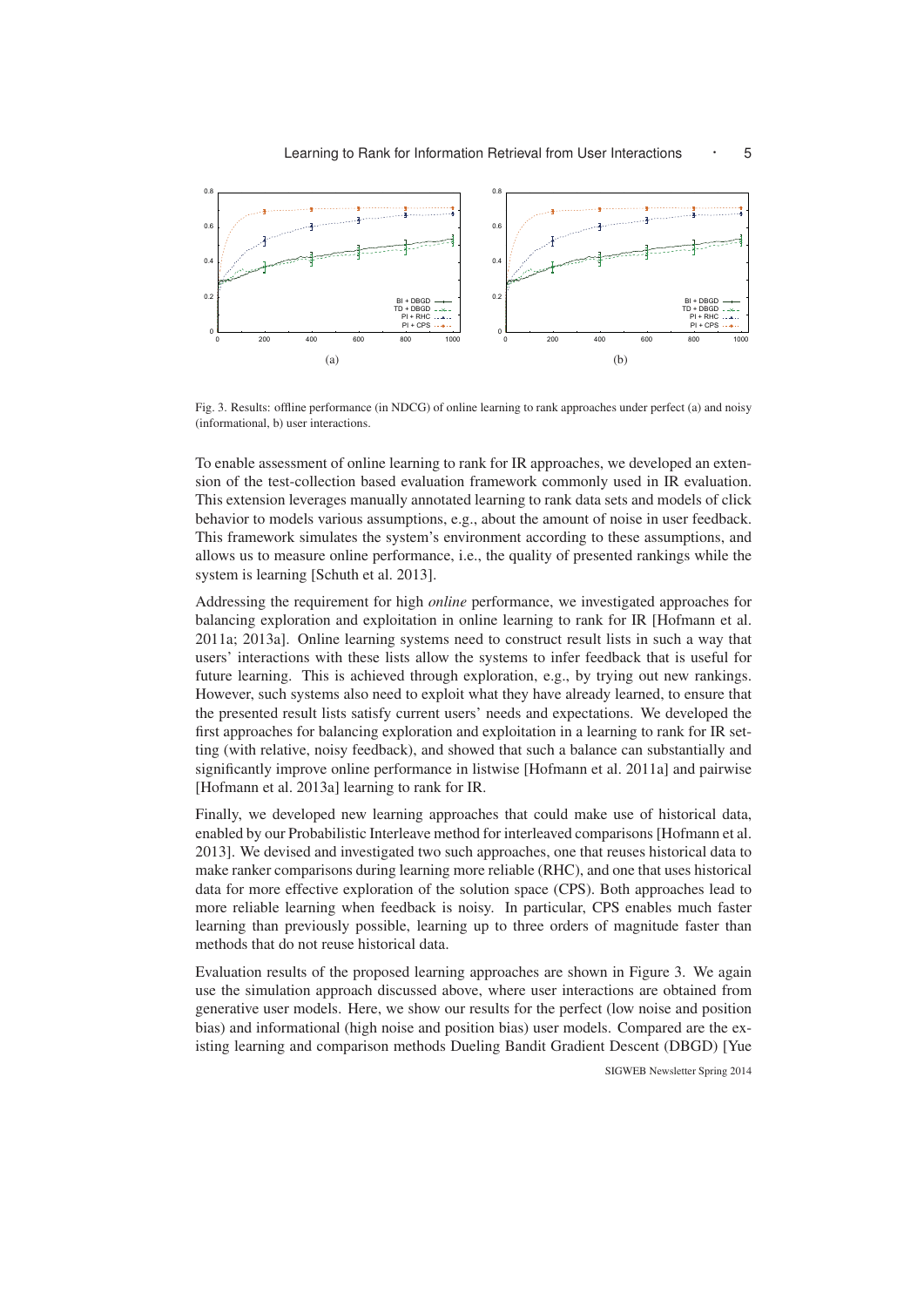## <sup>6</sup> · K. Hofmann et al.

and Joachims 2009] with Balanced Interleave and Team Draft, and Probabilistic Interleave with RHC (a learning approach that uses historical data to make comparisons more reliable) and CPS. We see that Probabilistic Interleave with CPS leads to significantly better learning outcomes in both settings. Performance gains are particularly high when user feedback is noisy. These results show that CPS can effectively reuse historical data to quickly eliminate underperforming candidate rankers.

# 4. CONCLUSION AND FUTURE WORK

In this article, we gave an overview of our recent work on online evaluation and online learning to rank for information retrieval. First, we presented a new interleaved comparison method, probabilistic interleave. This method can detect fine-grained differences between rankers, thereby addressing limitations of previous methods. More importantly, this probabilistic method can be treated using importance sampling, enabling the reuse of previously collected observations to compare new rankers.

In Section 3, we discussed our work on balancing exploration and exploitation in online learning to rank for IR. We showed that such a balance can significantly improve the online performance of such systems, and identified differences in how pairwise and listwise learning approaches react to such a balance. Finally, we showed how data reuse with probabilistic interleave can be used to extend current learning approaches to speed up online learning to rank, especially in settings with noisy feedback.

Future work will focus on smart exploration and long-term planning and learning in search. After showing that balancing exploration and exploitation can make a big difference, developing more sophisticated approaches for doing so is a promising research direction. Finally, while our work so far treated subsequent queries as independent of each other, understanding and modeling such temporal dependencies is expected to further improve online performance.

# ACKNOWLEDGMENTS

This article summarizes research presented in Katja Hofmann's PhD dissertation. A copy of the complete dissertation can be obtained from http://katja-hofmann.de and http://dare.uva.nl/record/446342.

This research was supported by the European Community's Seventh Framework Program (FP7/2007-2013) under grant agreement nr 288024 (LiMoSINe project), the Netherlands Organisation for Scientific Research (NWO) under project nrs 727.011.005, 612.001.116, HOR-11-10, the Center for Creation, Content and Technology (CCCT), the QuaMerdes project funded by the CLARIN-nl program, the TROVe project funded by the CLAR-IAH program, the Dutch national program COMMIT, the ESF Research Network Program ELIAS, the Elite Network Shifts project funded by the Royal Dutch Academy of Sciences (KNAW), the Netherlands eScience Center under project number 027.012.105 and the Yahoo! Faculty Research and Engagement Program.